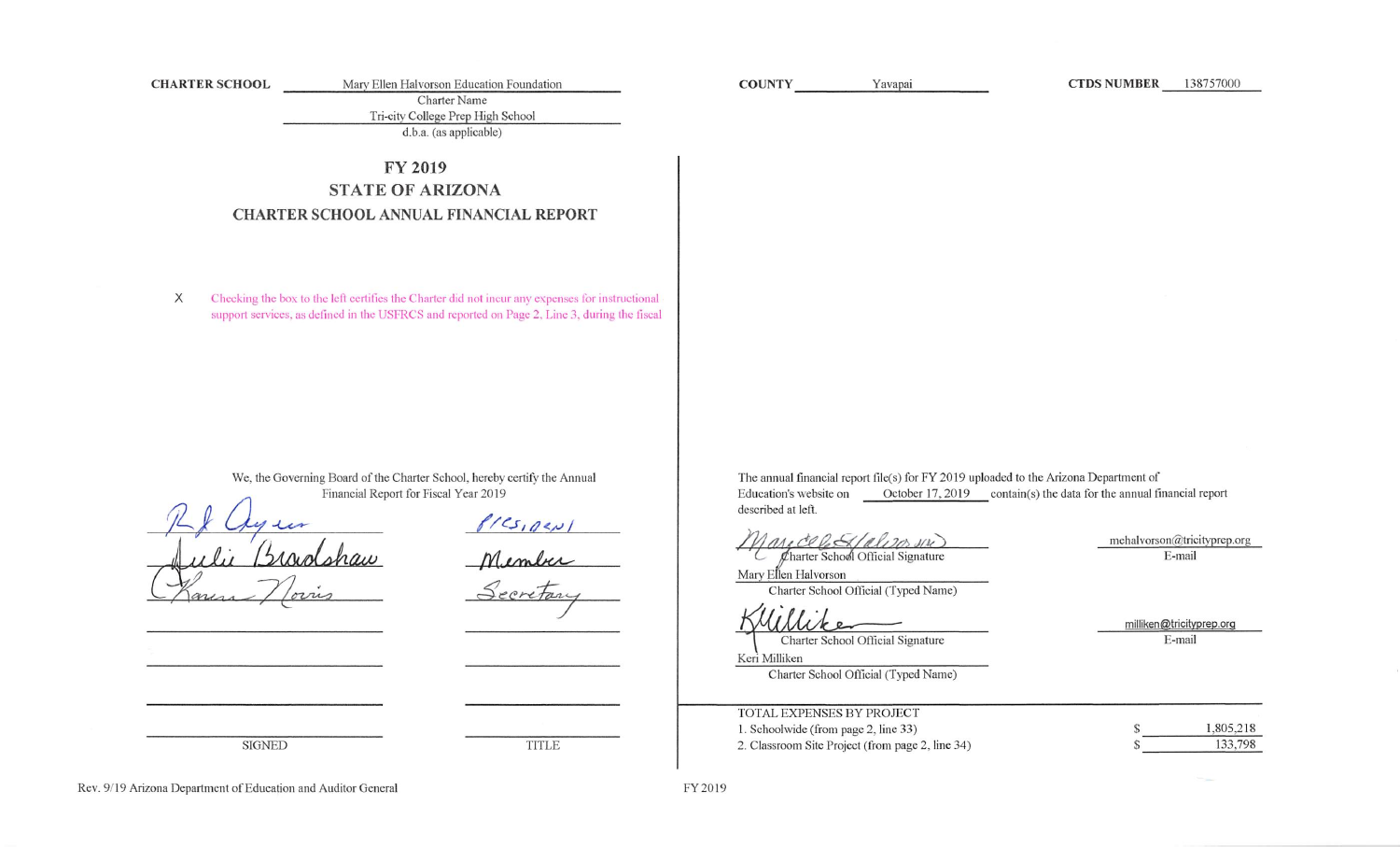|     | <b>CHARTER SCHOOL</b> ary Ellen Halvorson Education Foundation                            |                    | <b>COUNTY</b> | Yavapai               | <b>CTDS NUMBER</b> |
|-----|-------------------------------------------------------------------------------------------|--------------------|---------------|-----------------------|--------------------|
|     | <b>REVENUE</b>                                                                            |                    |               |                       |                    |
|     | <b>1000 Local Sources</b>                                                                 |                    |               | <b>ACTUAL</b>         |                    |
| 1.  | 1310 Tuition from Individuals                                                             |                    |               | 9,514                 |                    |
| 2.  | 1320 Tuition from Other Arizona Schools or Districts                                      |                    |               | $\mathbf{0}$          |                    |
| 3.  | 1410 Transportation Fees from Individuals                                                 |                    |               | $\overline{0}$<br>3.  |                    |
| 4.  | 1420 Transportation Fees from Other Arizona Schools or Districts                          |                    |               | $\overline{0}$        |                    |
| 5.  | 1500 Earnings on Investments                                                              |                    |               | 13,960<br>5.          |                    |
| 6.  | 1600 Food Service (from Food Service AFR, line 2)                                         |                    |               | $\mathbf{0}$<br>6.    |                    |
| 7.  | 1700 School Activities                                                                    |                    |               | 23,426                |                    |
| 8.  | 1750 Revenue from Enterprise Activities                                                   |                    |               | $\boldsymbol{0}$      |                    |
| 9.  | 1790 Extracurricular Activities Fees Tax Credit                                           |                    |               | $\overline{0}$<br>9.  |                    |
| 10. | 1800 Revenue from Community Services Activities                                           |                    |               | $\overline{0}$<br>10. |                    |
| 11. | 1900 Other Revenues and Gains from Local Sources                                          |                    |               | $\overline{0}$<br>11. |                    |
| 12. | 1920 Contributions and Donations from Private Sources                                     |                    |               | $\overline{0}$<br>12. |                    |
| 13. | Other Revenue from Local Sources (specify)                                                | Refunds and Grants |               | 2,151 13.             |                    |
| 14. | Subtotal (lines 1-13)                                                                     |                    |               | 14.<br>49.051         |                    |
|     | <b>2000 Intermediate Sources</b>                                                          |                    |               |                       |                    |
| 15. | 2100 Unrestricted                                                                         |                    |               | $\overline{0}$<br>15. |                    |
| 16. | 2200 Restricted                                                                           |                    |               | $\overline{0}$<br>16. |                    |
| 17. | Other Revenue from Intermediate Sources (specify)                                         |                    |               | $\overline{0}$<br>17. |                    |
| 18. | Subtotal (lines 15-17)                                                                    |                    |               | $\overline{0}$<br>18. |                    |
|     | <b>3000 State Sources</b>                                                                 |                    |               |                       |                    |
| 19. | 3110 State Equalization Assistance                                                        |                    |               | $1,795,724$ 19.       |                    |
| 20. | 3130-3150 Other Unrestricted                                                              |                    |               | $\overline{0}$<br>20. |                    |
| 21. | 3200 Restricted                                                                           |                    |               | 143,446<br>21.        |                    |
| 22. | 3900 Revenue for/on Behalf of the School                                                  |                    |               | $\overline{0}$<br>22. |                    |
| 23. | Other Revenue from State Sources (specify)                                                | <b>EXAMC</b>       |               | 211<br>23.            |                    |
| 24. | Subtotal (lines 19-23)                                                                    |                    |               | 1,939,381 24.         |                    |
|     | <b>4000 Federal Sources</b>                                                               |                    |               |                       |                    |
| 25. | 4100, 4300 Unrestricted/Restricted Received Directly from the Federal Government          |                    |               | $\overline{0}$<br>25. |                    |
| 26. | 4200, 4500 Unrestricted/Restricted Received from the Federal Government through the State |                    |               | $\overline{0}$<br>26. |                    |
| 27. | 4700 Revenue Received from the Federal Government through Other Intermediate Agencies     |                    |               | 27.<br>7,769          |                    |
| 28. | 4800 Federal Impact Aid                                                                   |                    |               | $\overline{0}$<br>28. |                    |
| 29. | 4900 Revenue for/on Behalf of the School                                                  |                    |               | $\overline{0}$<br>29. |                    |
| 30. | Other Revenue from Federal Sources (specify)                                              |                    |               | $\overline{0}$<br>30. |                    |
| 31. | Subtotal (lines 25-30)                                                                    |                    |               | 7,769 31.             |                    |
|     | 32. TOTAL REVENUE FROM ALL SOURCES (lines 14, 18, 24, and 31)                             |                    |               | 1,996,201 32.         |                    |

138757000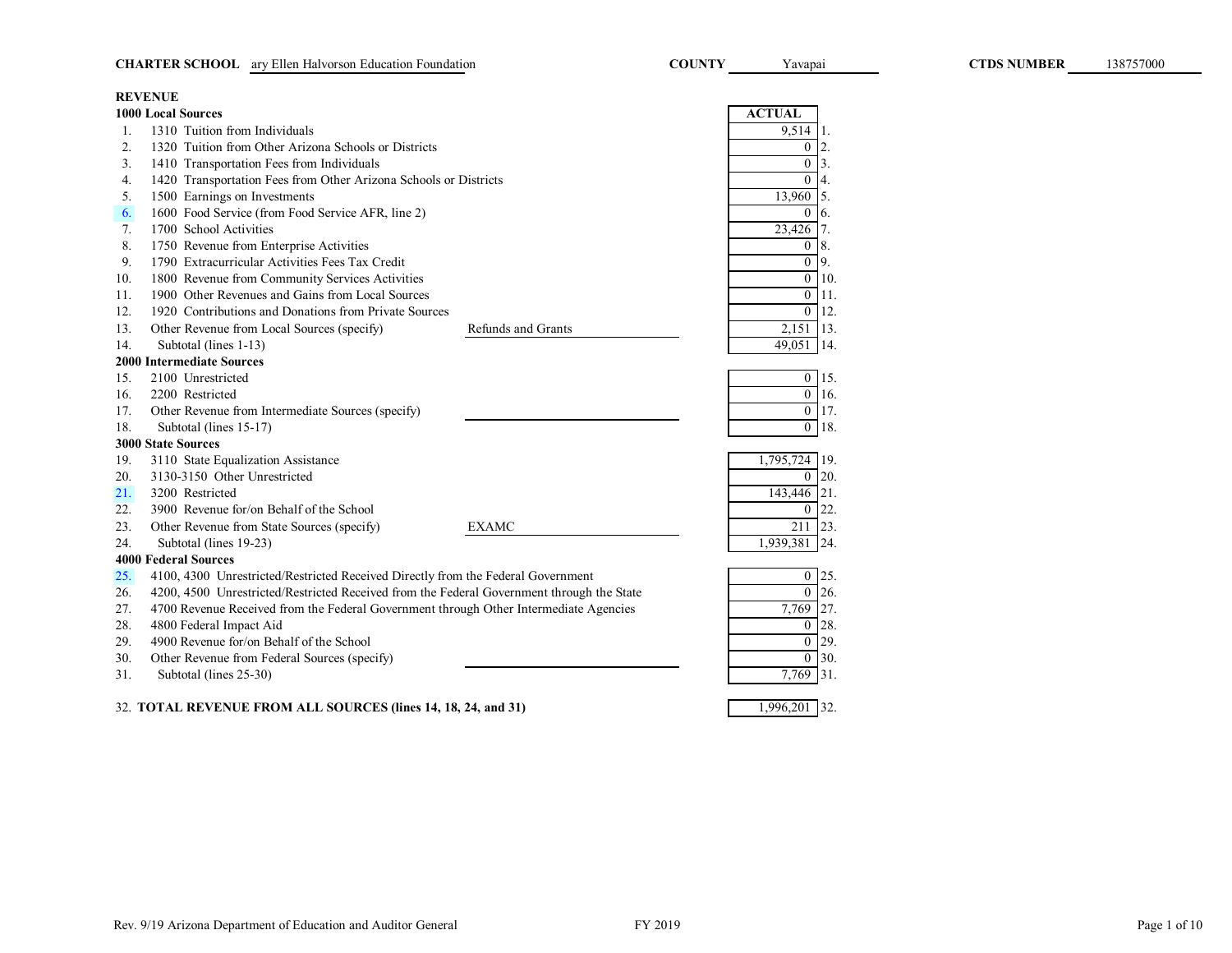| <b>CHARTER SCHOOL</b> Mary Ellen Halvorson Education Foundation                           |     |                                  |                            | <b>COUNTY</b>                    | Yavapai                          |                            |                                  |                                  | <b>CTDS NUMBER</b>         | 138757000                        |
|-------------------------------------------------------------------------------------------|-----|----------------------------------|----------------------------|----------------------------------|----------------------------------|----------------------------|----------------------------------|----------------------------------|----------------------------|----------------------------------|
|                                                                                           |     |                                  | Employee                   | Purchased                        |                                  |                            | Totals                           |                                  |                            |                                  |
| <b>Expenses</b><br>1000 Schoolwide Project                                                |     | <b>Salaries</b><br>6100          | Benefits<br>6200           | Services<br>6300, 6400, 6500     | Supplies<br>6600                 | Other<br>6800              | Budget                           | Actual                           | Prior Year<br>Actual       | % Increase/Decrease in<br>Actual |
| <b>100 Regular Education</b>                                                              |     |                                  |                            |                                  |                                  |                            |                                  |                                  |                            |                                  |
| 1000 Instruction                                                                          |     | 806,324                          | 350,644                    | 126,916                          | 59,194                           | 75,562                     | 1,312,653                        | 1,418,640                        | 1,238,807                  | 14.52%                           |
| 2000 Support Services                                                                     |     |                                  |                            |                                  |                                  |                            |                                  |                                  |                            |                                  |
| 2100 Students                                                                             |     | 3,394                            | 660                        | $\theta$                         | $\overline{0}$                   | $\Omega$                   | 15,630                           | 4,054                            | 8,090                      | -49.89%                          |
| 2200 Instruction                                                                          | 3   | $\Omega$                         | $\theta$                   | $\Omega$                         | $\overline{0}$                   |                            | $\Omega$                         |                                  | $\left($                   | 0.00%                            |
| 2300 General Administration                                                               |     | 34,967                           | 6,756                      | 98                               | $\overline{0}$                   | $\Omega$                   | 41,471                           | 41,821                           | 29,847                     | 40.12%                           |
| 2400 School Administration                                                                |     | 39,009                           | 26,965                     | 13,469                           | 503                              | 104                        | 113,878                          | 80,050                           | 85,762                     | $-6.66\%$<br>5                   |
| 2500 Central Services                                                                     |     | $\theta$                         | $\overline{0}$             | 62,329                           | 1,694                            | 877                        | 58,359                           | 64,900                           | 62,899                     | $3.18\%$ 6.                      |
| 2600 Operation & Maintenance of Plant                                                     |     | 34,798                           | 16,804                     | 7,572                            | 11,137                           | 34,872                     | 93,102                           | 105,183                          | 56,836                     | 85.06%                           |
| 2900 Other Support Services                                                               |     | $\overline{0}$<br>$\overline{0}$ | $\Omega$<br>$\overline{0}$ | $\theta$                         | $\overline{0}$<br>$\overline{0}$ | 0                          | $\overline{0}$<br>$\overline{0}$ | $\overline{0}$<br>$\overline{0}$ | $\theta$<br>$\overline{0}$ | $0.00\%$ 8.<br>9.                |
| 3000 Operation of Noninstructional Services<br>4000 Facilities Acquisition & Construction | 10. | $\overline{0}$                   | $\overline{0}$             | $\overline{0}$<br>$\overline{0}$ | $\overline{0}$                   | $\overline{0}$             |                                  | $\overline{0}$                   | $\overline{0}$             | $0.00\%$<br>$0.00\%$ 10.         |
| 5000 Debt Service                                                                         | 11  | $\overline{0}$                   | $\overline{0}$             | $\Omega$                         | $\overline{0}$                   | $\overline{0}$<br>$\theta$ | $\overline{0}$<br>$\Omega$       | $\overline{0}$                   | $\Omega$                   | $0.00\%$ 11                      |
| 610 School-Sponsored Cocurricular Activities                                              | 12  | $\overline{0}$                   | $\overline{0}$             | 3,127                            | $\overline{0}$                   | $\overline{0}$             | 3,420                            | 3,127                            | 2,872                      | 8.88% 12                         |
| 620 School-Sponsored Athletics                                                            | 13  | $\overline{0}$                   | $\overline{0}$             | 1,500                            | $\overline{0}$                   | $\theta$                   | 1,800                            | 1,500                            | 1,650                      | $-9.09\%$ 13                     |
| 630 Other Instructional Programs                                                          | 14  | $\overline{0}$                   | $\overline{0}$             | $\Omega$                         | $\overline{0}$                   | 0                          |                                  | $\Omega$                         |                            | 14.                              |
| 700, 800, 900 Other Programs                                                              | 15. | $\overline{0}$                   | $\overline{0}$             | $\theta$                         | $\overline{0}$                   | 0                          | $\Omega$                         | $\overline{0}$                   |                            | $0.00\%$ 15.                     |
| Subtotal (lines 1-15)                                                                     | 16. | 918,492                          | 401,829                    | 215,011                          | 72,528                           | 111.415                    | 1,640,313                        | 1,719,275                        | 1,486,763                  | 15.64% 16.                       |
| <b>200 Special Education</b>                                                              |     |                                  |                            |                                  |                                  |                            |                                  |                                  |                            |                                  |
| 1000 Instruction                                                                          | 17. | 25,522                           | 8,919                      | 2,590                            | 1,208                            | 1,542                      | 41,120                           | 39,781                           | 36,040                     | 10.38% 17.                       |
| 2000 Support Services                                                                     |     |                                  |                            |                                  |                                  |                            |                                  |                                  |                            |                                  |
| 2100 Students                                                                             | 18. | 17,784                           | 3,512                      | 13,383                           | 24                               | 5,384                      | 35,246                           | 40,087                           | 32,191                     | 24.53% 18.                       |
| 2200 Instruction                                                                          | 19. | $\overline{0}$                   | $\overline{0}$             | $\theta$                         | $\overline{0}$                   |                            | $\overline{0}$                   | $\overline{0}$                   | $\overline{0}$             | $0.00\%$ 19.                     |
| 2300 General Administration                                                               | 20. | 714                              | 138                        |                                  | $\overline{0}$                   | 0                          | 847                              | 854                              | 607                        | 40.69% 20.                       |
| 2400 School Administration                                                                | 21  | 796                              | 550                        | 275                              | 126                              | 2                          | 2,323                            | 1.749                            | 1,751                      | $-0.11\%$ 21                     |
| 2500 Central Services                                                                     | 22  | $\overline{0}$                   | $\overline{0}$             | 1,272                            | 35                               | 18                         | 1,191                            | 1,325                            | 1,284                      | 3.19% 22.                        |
| 2600 Operation & Maintenance of Plant                                                     | 23  | 710                              | 343                        | 155                              | 227                              | 712                        | 1,900                            | 2,147                            | 1,161                      | 84.93%<br>23                     |
| 2900 Other Support Services                                                               | 24  | $\Omega$                         | $\theta$                   | $\Omega$                         | $\mathbf{0}$                     | $\Omega$                   | $\theta$                         | $\Omega$                         | $\theta$                   | $0.00\%$ <sub>24</sub>           |
| 3000 Operation of Noninstructional Services                                               | 25. | $\overline{0}$                   | $\overline{0}$             | $\overline{0}$                   | $\overline{0}$                   | $\overline{0}$             | $\overline{0}$                   | $\overline{0}$                   | $\overline{0}$             | $0.00\%$ 25                      |
| 4000 Facilities Acquisition & Construction                                                | 26. | $\overline{0}$                   | $\overline{0}$             | $\overline{0}$                   | $\overline{0}$                   | $\theta$                   | $\overline{0}$                   | $\overline{0}$                   | $\overline{0}$             | $0.00\%$ 26.                     |
| 5000 Debt Service                                                                         | 27  | $\overline{0}$                   | $\overline{0}$             | $\overline{0}$                   | $\overline{0}$                   | 0                          | $\overline{0}$                   | $\overline{0}$                   | $\overline{0}$             | $0.00\%$ 27                      |
| Subtotal (lines 17-27)                                                                    | 28. | 45,526                           | 13,462                     | 17,677                           | 1,620                            | 7,658                      | 82,627                           | 85,943                           | 73,034                     | 17.68%<br>528.                   |
| 400 Pupil Transportation                                                                  | 29. | $\theta$                         | $\overline{0}$             | $\Omega$                         | $\overline{0}$                   | 0                          | $\Omega$                         | $\Omega$                         | $\theta$                   | $0.00\%$ 29.                     |
| 530 Dropout Prevention Programs                                                           | 30. | $\overline{0}$                   | $\overline{0}$             | $\overline{0}$                   | $\overline{0}$                   | $\overline{0}$             | $\overline{0}$                   | $\overline{0}$                   | $\overline{0}$             | $0.00\%$<br>130.                 |
| 540 Joint Career & Technical Ed. & Vocational Ed. Center                                  | 31. | $\overline{0}$                   | $\overline{0}$             | $\overline{0}$                   | $\overline{0}$                   | $\overline{0}$             | $\overline{0}$                   | $\overline{0}$                   | $\overline{0}$             | $0.00\%$ 31                      |
| 550 K-3 Reading                                                                           | 32. | $\overline{0}$                   | $\overline{0}$             | $\Omega$                         | $\overline{0}$                   | 0                          | $\overline{0}$                   | $\overline{0}$                   | $\overline{0}$             | $0.00\%$ 32.                     |
| Subtotal (lines 16 and 28-32)                                                             | 33. | 964,018                          | 415,291                    | 232,688                          | 74,148                           | 119.073                    | 1,722,940                        | 1,805,218                        | 1,559,797                  | 15.73% 33.                       |
| Classroom Site Project (from page 4, line 14)                                             | 34. | 95,255                           | 18,180                     | 12,589                           | 7,774                            |                            | $\mathbf{0}$                     | 133,798                          | 121,784                    | 9.87% 34.                        |
| Instructional Improvement Project (from page 5, line 5)                                   | 35. |                                  |                            |                                  |                                  |                            | $\overline{0}$                   | 9,648                            | 7,823                      | 23.33% 35.                       |
| Structured English Immersion Project (from page 6, line 14)                               | 36. | $\overline{0}$                   | $\overline{0}$             | $\overline{0}$                   | $\mathbf{0}$                     | 0                          | $\overline{0}$                   | $\overline{0}$                   | $\overline{0}$             | $0.00\%$ 36.                     |
| Compensatory Instruction Project (from page 6, line 28)                                   | 37. | $\overline{0}$                   | $\overline{0}$             | $\overline{0}$                   | $\overline{0}$                   | 0                          | $\overline{0}$                   | $\overline{0}$                   | $\overline{0}$             | $0.00\%$ 37                      |
| Federal and State Projects (from page 9, line 32)                                         | 38. |                                  |                            |                                  |                                  |                            | $\overline{0}$                   | 211                              | 50,833                     | $-99.58\%$ 38.                   |
| Total (lines 33-38)                                                                       | 39. |                                  |                            |                                  |                                  |                            | 1,722,940                        | 1,948,875                        | 1,740,237                  | 11.99% 39.                       |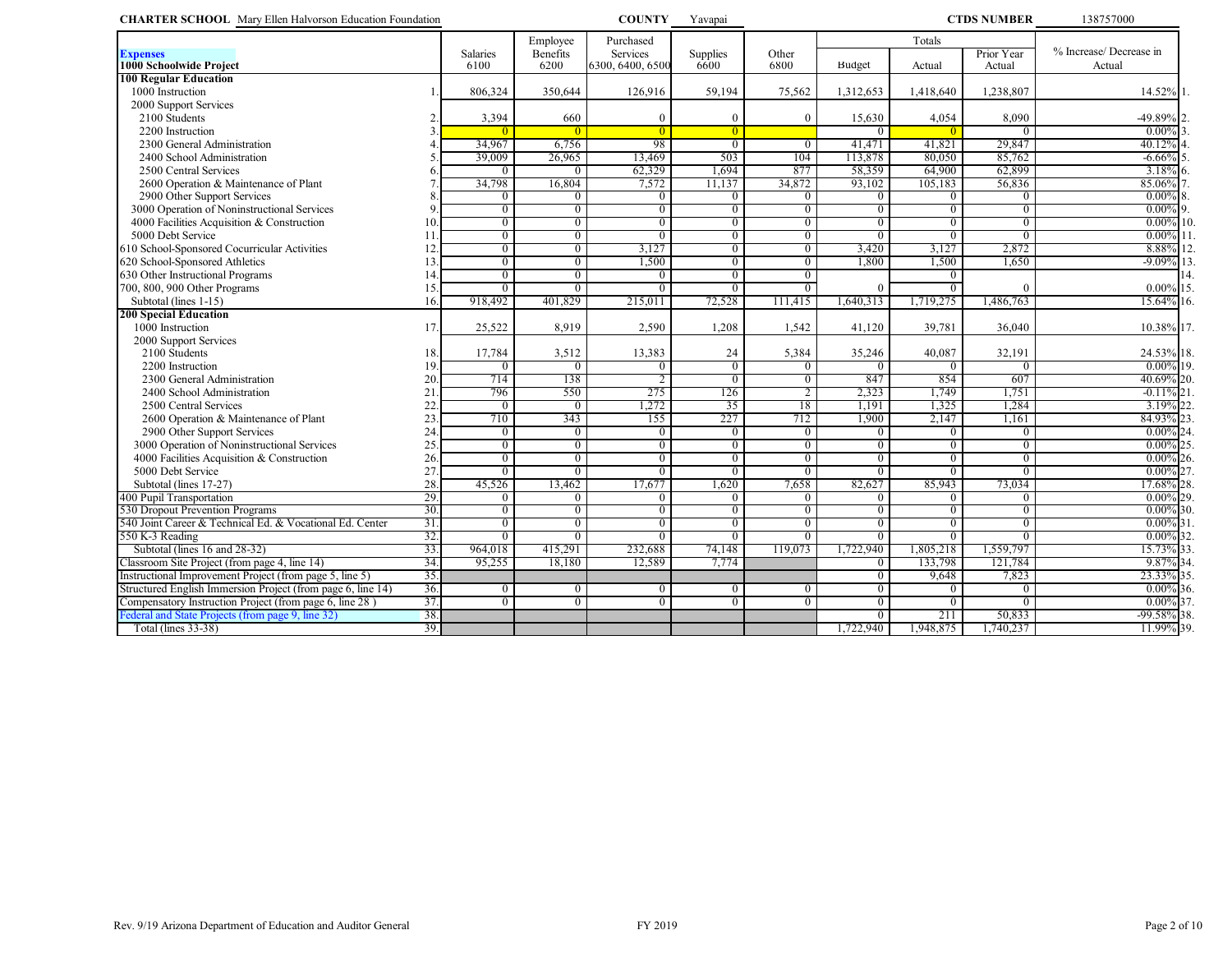|                                                  |     |                  | Employee       | Totals           |                   |     |  |
|--------------------------------------------------|-----|------------------|----------------|------------------|-------------------|-----|--|
| <b>Expenses</b>                                  |     | <b>Salaries</b>  | Benefits       |                  |                   |     |  |
|                                                  |     | 6100             | 6200           | Budget           | Actual            |     |  |
| <b>Classroom Site Project 1011 - Base Salary</b> |     |                  |                |                  |                   |     |  |
| 100 Regular Education                            |     |                  |                |                  |                   |     |  |
| 1000 Instruction                                 |     | 21,201           | 4,050          | 23,522           | 25,251            |     |  |
| 2100 Support Services - Students                 |     | $\theta$         | $\Omega$       | 0                | $\theta$          |     |  |
| 2200 Support Services - Instruction              | 3   | $\theta$         | $\Omega$       | 0                | $\theta$          |     |  |
| Program 100 Subtotal (lines 1-3)                 | 4   | 21,201           | 4,050          | 23,522           | 25,251            |     |  |
| 200 Special Education                            |     |                  |                |                  |                   |     |  |
| 1000 Instruction                                 | 5   | $\boldsymbol{0}$ | $\theta$       | $\boldsymbol{0}$ | 0                 |     |  |
| 2100 Support Services - Students                 | 6   | $\theta$         | $\theta$       | $\theta$         | $\boldsymbol{0}$  |     |  |
| 2200 Support Services - Instruction              |     | $\boldsymbol{0}$ | $\theta$       | $\theta$         | $\overline{0}$    |     |  |
| Program 200 Subtotal (lines 5-7)                 | 8   | $\mathbf{0}$     | $\theta$       | $\theta$         | $\overline{0}$    |     |  |
| Other Programs (Specify)                         |     |                  |                |                  |                   |     |  |
| 1000 Instruction                                 | 9   | $\mathbf{0}$     | $\theta$       | $\theta$         | $\boldsymbol{0}$  | 19. |  |
| 2100 Support Services - Students                 | 10  | $\theta$         | $\theta$       | $\theta$         | 0                 | 10  |  |
| 2200 Support Services - Instruction              | 11  | $\mathbf{0}$     | $\theta$       | $\theta$         | $\overline{0}$    |     |  |
| Other Programs Subtotal (lines 9-11)             | 12  | $\theta$         | $\Omega$       | $\Omega$         | $\theta$          | 12  |  |
| Total Expenses (lines 4, 8, and 12)              | 13. | 21,201           | 4,050          | 23,522           | 25,251            | 13. |  |
| Classroom Site Project 1012 - Performance Pay    |     |                  |                |                  |                   |     |  |
| 100 Regular Education                            |     |                  |                |                  |                   |     |  |
| 1000 Instruction                                 | 14. | 42,416           | 8,086          | 46,868           | 50,502 14.        |     |  |
| 2100 Support Services - Students                 | 15. | $\theta$         | $\Omega$       | $\Omega$         | $\theta$          | 15. |  |
| 2200 Support Services - Instruction              | 16. | $\theta$         | $\Omega$       | $\theta$         | $\theta$          | 16. |  |
| Program 100 Subtotal (lines 14-16)               | 17  | 42,416           | 8,086          | 46,868           | 50,502            | 17. |  |
| 200 Special Education                            |     |                  |                |                  |                   |     |  |
| 1000 Instruction                                 | 18. | $\boldsymbol{0}$ | $\theta$       | $\theta$         | 0                 | 18. |  |
| 2100 Support Services - Students                 | 19  | $\mathbf{0}$     | $\theta$       | $\theta$         | $\overline{0}$    | 19  |  |
| 2200 Support Services - Instruction              | 20  | $\overline{0}$   | $\overline{0}$ | $\overline{0}$   | $0$ 20.           |     |  |
| Program 200 Subtotal (lines 18-20)               | 21  | $\mathbf{0}$     | $\theta$       | $\theta$         | $\overline{0}$ 21 |     |  |
| Other Programs (Specify)                         |     |                  |                |                  |                   |     |  |
| 1000 Instruction                                 | 22  | $\boldsymbol{0}$ | $\mathbf{0}$   | $\boldsymbol{0}$ | 0                 | 22  |  |
| 2100 Support Services - Students                 | 23  | $\overline{0}$   | $\overline{0}$ | $\overline{0}$   | $\boldsymbol{0}$  | 23  |  |
| 2200 Support Services - Instruction              | 24  | $\boldsymbol{0}$ | $\theta$       | $\boldsymbol{0}$ | $\overline{0}$    | 24. |  |
| Other Programs Subtotal (lines 22-24)            | 25  | $\theta$         | $\Omega$       | $\Omega$         | $\theta$          | 25. |  |
| Total Expenses (lines 17, 21, and 25)            | 26. | 42,416           | 8,086          | 46,868           | 50,502 26.        |     |  |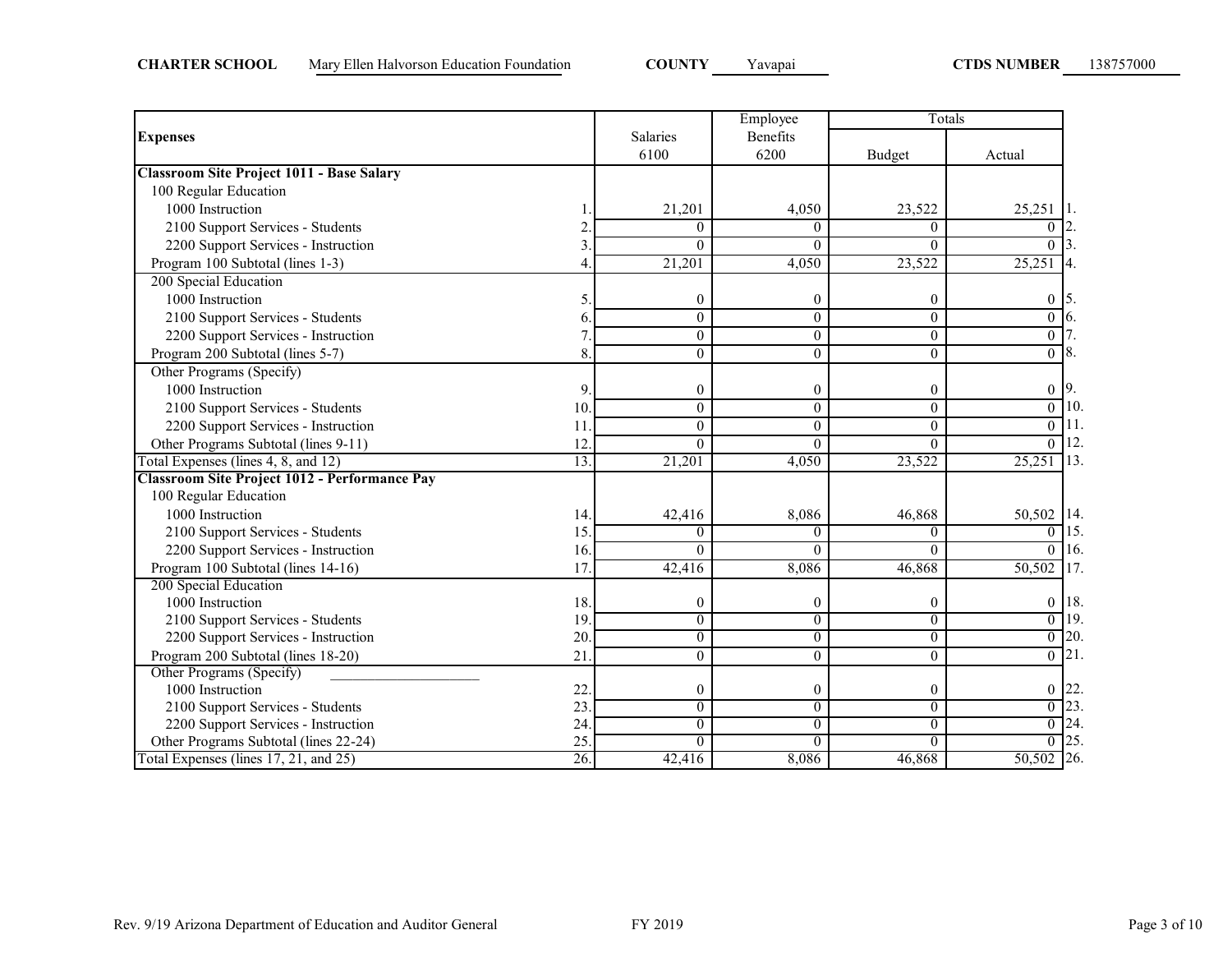|                                                                 |     |                  |                                  |                                               |                  |          | Totals             |
|-----------------------------------------------------------------|-----|------------------|----------------------------------|-----------------------------------------------|------------------|----------|--------------------|
| <b>Expenses</b>                                                 |     | Salaries<br>6100 | <b>Employee Benefits</b><br>6200 | <b>Purchased Services</b><br>6300, 6400, 6500 | Supplies<br>6600 | Budget   | Actual             |
| <b>Classroom Site Project 1013 - Other</b>                      |     |                  |                                  |                                               |                  |          |                    |
| 100 Regular Education                                           |     |                  |                                  |                                               |                  |          |                    |
| 1000 Instruction                                                |     | 31,638           | 6,044                            | 12,589                                        | 7,774            | 46,870   | 58,045   1         |
| 2100 Support Services - Students                                |     |                  |                                  |                                               |                  |          |                    |
| 2200 Support Services - Instruction                             |     | $\Omega$         |                                  | $\sqrt{ }$                                    | $\theta$         |          |                    |
| Program 100 Subtotal (lines 1-3)                                |     | 31,638           | 6,044                            | 12,589                                        | 7,774            | 46,870   | 58,045 4.          |
| 200 Special Education                                           |     |                  |                                  |                                               |                  |          |                    |
| 1000 Instruction                                                |     |                  |                                  |                                               |                  |          | 0                  |
| 2100 Support Services - Students                                | b.  |                  |                                  |                                               | $\theta$         |          | $0\,$ 6.           |
| 2200 Support Services - Instruction                             |     |                  |                                  | $\sqrt{ }$                                    | $\Omega$         |          |                    |
| Program 200 Subtotal (lines 5-7)                                |     | $\theta$         |                                  | $\Omega$                                      | $\theta$         |          | $08$ .             |
| 530 Dropout Prevention Programs                                 |     |                  |                                  |                                               |                  |          |                    |
| 1000 Instruction                                                | 9.  | $\theta$         | $\theta$                         | $\Omega$                                      | $\theta$         | $\Omega$ | $0\overline{9}$ .  |
| Other Programs (Specify)                                        |     |                  |                                  |                                               |                  |          |                    |
| 1000 Instruction                                                | 10. |                  |                                  | $\Omega$                                      |                  |          | $0$ 10.            |
| 2100, 2200 Support Services - Students & Instruction            | 11. | 0                |                                  | $\sqrt{ }$                                    | $\theta$         |          | $\overline{0}$ 11. |
| Other Programs Subtotal (lines 10-11)                           | 12. |                  |                                  |                                               | $\Omega$         |          | $\overline{0}$ 12. |
| Total Expenses (lines 4, 8, 9, and 12)                          | 13. | 31,638           | 6,044                            | 12,589                                        | 7,774            | 46,870   | 58,045 13.         |
| Total Classroom Site Projects (line 13 & page 3, lines 13 & 26) | 14. | 95,255           | 18,180                           | 12,589                                        | 7,774            | 117,260  | 133,798 14.        |

|                                                            |      | Classroom Site Project |                    |                |             |  |  |  |  |
|------------------------------------------------------------|------|------------------------|--------------------|----------------|-------------|--|--|--|--|
| <b>Additional Classroom Site Project Information</b>       |      |                        | 1012 - Performance |                |             |  |  |  |  |
|                                                            |      | 1011 - Base Salary     | Pay                | $1013 - Other$ |             |  |  |  |  |
| Beginning Project Balance                                  | 15.  |                        |                    |                | 15.         |  |  |  |  |
| Revenues                                                   |      |                        |                    |                |             |  |  |  |  |
| CSP Allocation                                             | 16.I | 25,251                 | 50,502             | 58,045         | 16.         |  |  |  |  |
| <b>Interest Earned</b>                                     |      |                        |                    |                | 17.         |  |  |  |  |
| Total Revenues (lines 16 and 17)                           | 18.  | 25,251                 | 50,502             | 58,045         | 118.        |  |  |  |  |
| Total Available (lines 15 and 18)                          | 19.1 | 25.251                 | 50,502             | 58,045 19.     |             |  |  |  |  |
| Expenses (from page 3, lines 13 & 26, and page 4, line 13) | 20.1 | 25.251                 | 50,502             | 58,045         | 120.        |  |  |  |  |
| Ending Project Balance (line 19 minus line 20)             | 21.  |                        |                    |                | $0 \;  21.$ |  |  |  |  |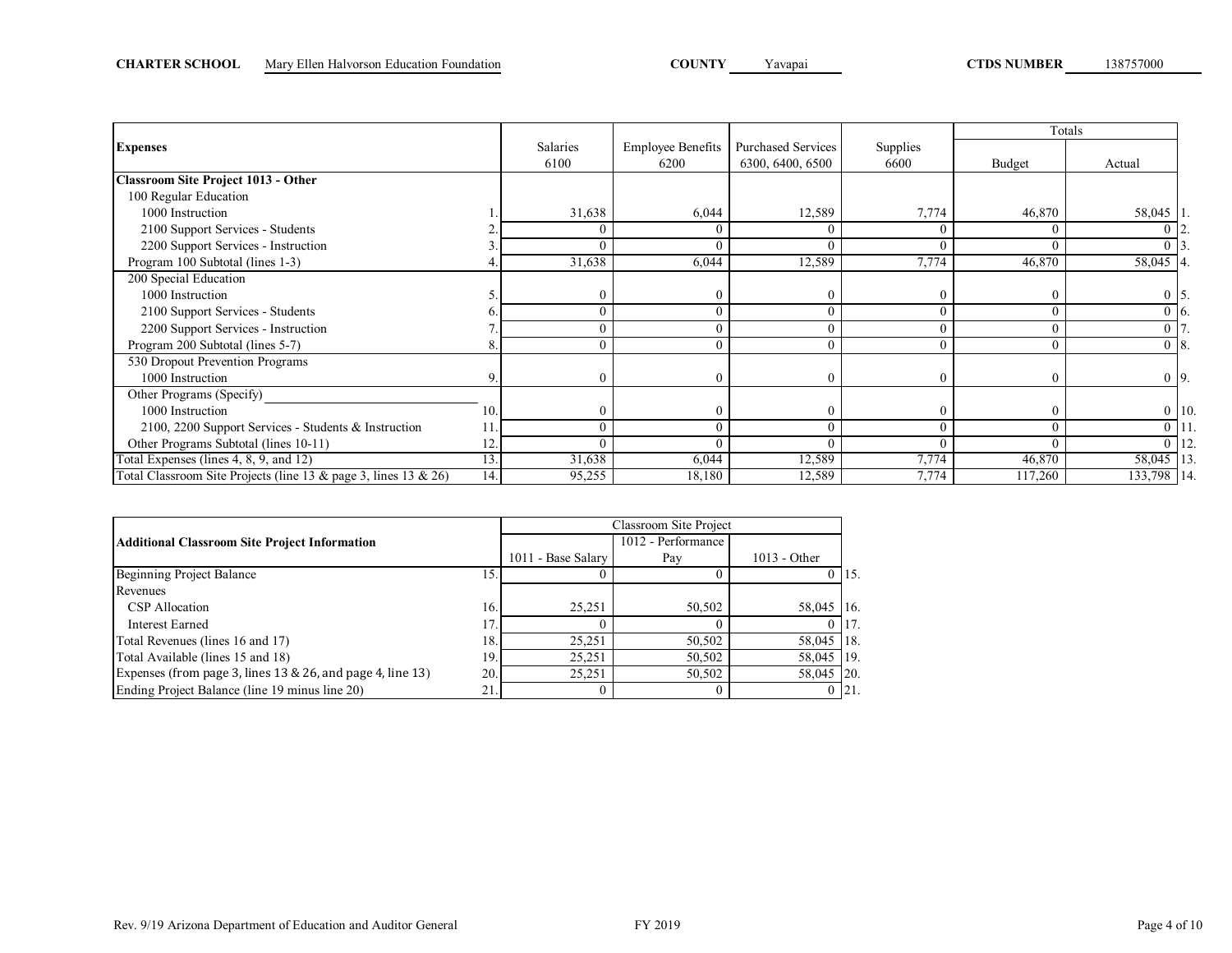| <b>CHARTER SCHOOL</b> | Mary Ellen Halvorson Education Foundation |                     | <b>COUNTY</b>    |        | Yavapai | <b>CTDS NUMBER</b> | 138757000 |
|-----------------------|-------------------------------------------|---------------------|------------------|--------|---------|--------------------|-----------|
|                       |                                           |                     | Support          |        | Totals  |                    |           |
| <b>Expenses</b>       |                                           | Instruction<br>1000 | Services<br>2000 | Budget | Actual  |                    |           |

|                                                                  | 1000  | 2000 | Budget | Actual     |  |
|------------------------------------------------------------------|-------|------|--------|------------|--|
| <b>Instructional Improvement Project 1020</b>                    |       |      |        |            |  |
| <b>Teacher Compensation Increases</b>                            | 9.648 |      | 6.611  | $9.648$ 1. |  |
| Class Size Reduction                                             |       |      |        |            |  |
| <b>Dropout Prevention Programs</b>                               |       |      |        |            |  |
| <b>Instructional Improvement Programs</b>                        |       |      |        | 014.       |  |
| Total Inst. Imp. Expenses (lines 1-4, should equal line 9 below) | 9.648 |      | 6.611  | $9,648$ 5. |  |

| Additional Instructional Improvement Project Information |     | Actual        |  |
|----------------------------------------------------------|-----|---------------|--|
| <b>Beginning Project Balance</b>                         | 6.  | 7.823         |  |
| Revenues                                                 |     | 9.418 7       |  |
| Total Available (lines 6 and 7)                          | 8.  | $17.241$ $8.$ |  |
| Expenses (line 5 above)                                  | 9.  | 9.648 9.      |  |
| Ending Project Balance (line 8 minus line 9)             | 10. | 7.593         |  |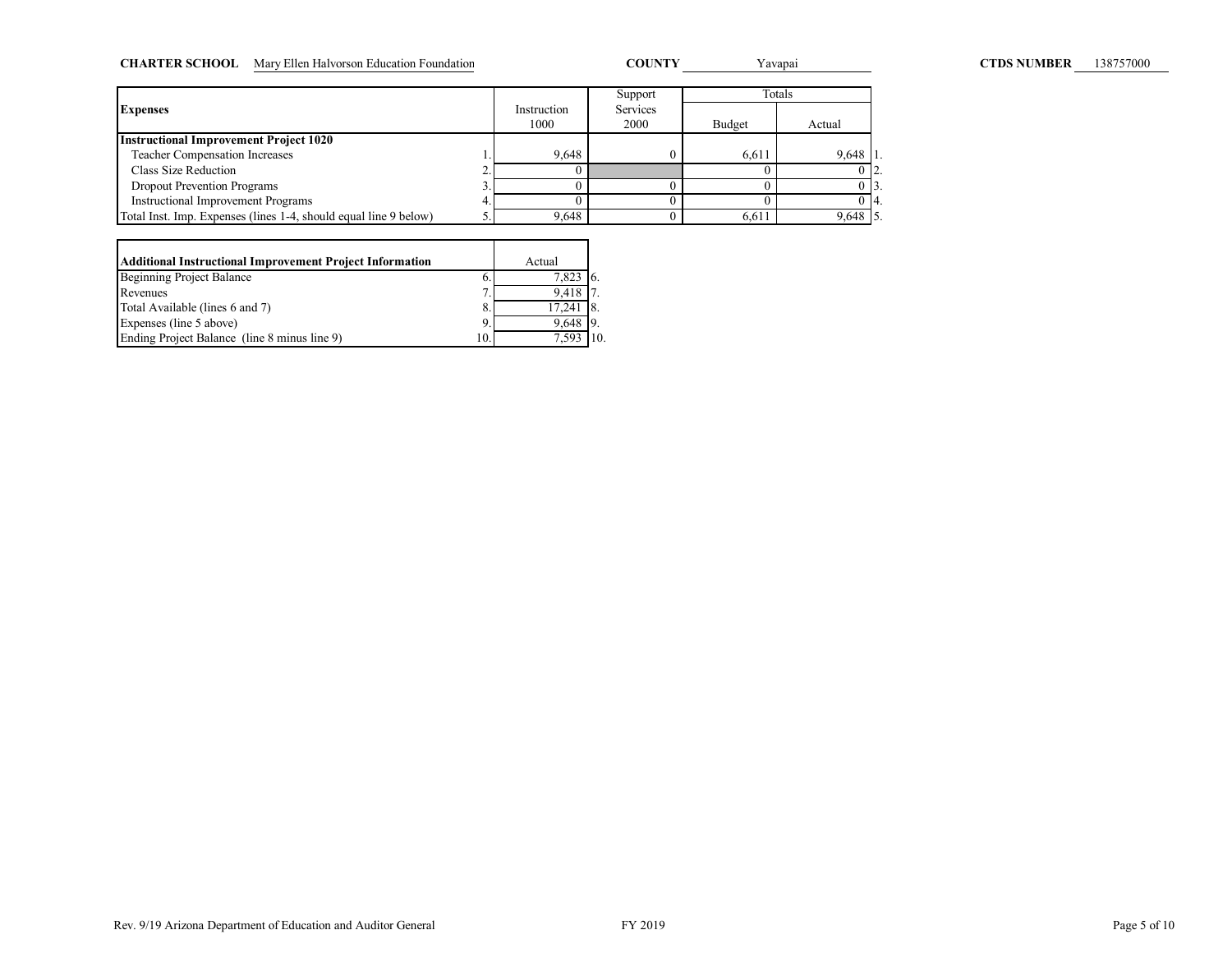| <b>CHARTER SCHOOL</b> Ellen Halvorson Education Found |                |                    |                    |                  | <b>COUNTY</b>    | Yavapai                      |                  | <b>CTDS NUMBER</b> |                  | 138757000      |                      |
|-------------------------------------------------------|----------------|--------------------|--------------------|------------------|------------------|------------------------------|------------------|--------------------|------------------|----------------|----------------------|
|                                                       |                | Beginning          |                    |                  | Employee         | Purchased                    |                  |                    |                  | Total Expenses | Ending               |
| <b>Revenues and Expenses</b>                          |                | Project<br>Balance | Actual<br>Revenues | Salaries<br>6100 | Benefits<br>6200 | Services<br>6300, 6400, 6500 | Supplies<br>6600 | Other<br>6800      | Budget           | Actual         | Project<br>Balance   |
| <b>Structured English Immersion Project - 1071</b>    |                |                    |                    |                  |                  |                              |                  |                    |                  |                |                      |
| <b>Revenues</b>                                       |                |                    |                    |                  |                  |                              |                  |                    |                  |                |                      |
| 3200 Restricted Revenue from State Sources            |                |                    | $\mathbf{0}$       |                  |                  |                              |                  |                    |                  |                |                      |
| 1500 Earnings on Investments                          | $\mathfrak{D}$ |                    | $\overline{0}$     |                  |                  |                              |                  |                    |                  |                |                      |
| Total Revenues (lines 1 and 2)                        | $\mathbf{3}$   |                    | $\mathbf{0}$       |                  |                  |                              |                  |                    |                  |                |                      |
| <b>Expenses</b>                                       |                |                    |                    |                  |                  |                              |                  |                    |                  |                |                      |
| 260 Special Education-ELL Incremental Costs           |                |                    |                    |                  |                  |                              |                  |                    |                  |                |                      |
| 1000 Instruction                                      | 4.             |                    |                    | $\theta$         | $\boldsymbol{0}$ | $\overline{0}$               | $\theta$         | $\mathbf{0}$       | $\mathbf{0}$     | $\overline{0}$ | 4.                   |
| 2000 Support Services                                 |                |                    |                    |                  |                  |                              |                  |                    |                  |                |                      |
| 2100 Students                                         |                |                    |                    | $\Omega$         | $\theta$         | $\Omega$                     | $\Omega$         | $\mathbf{0}$       | $\mathbf{0}$     | $\Omega$       | 5.                   |
| 2200 Instruction                                      |                |                    |                    | $\overline{0}$   | $\overline{0}$   | $\overline{0}$               | $\overline{0}$   | $\overline{0}$     | $\overline{0}$   | $\overline{0}$ | 6.                   |
| 2300 General Administration                           |                |                    |                    | $\overline{0}$   | $\mathbf{0}$     | $\overline{0}$               | $\overline{0}$   | $\overline{0}$     | $\overline{0}$   | $\overline{0}$ | 7.                   |
| 2400 School Administration                            |                |                    |                    | $\overline{0}$   | $\mathbf{0}$     | $\overline{0}$               | $\overline{0}$   | $\overline{0}$     | $\overline{0}$   | $\theta$       | 8.                   |
| 2500 Central Services                                 |                |                    |                    | $\overline{0}$   | $\overline{0}$   | $\overline{0}$               | $\overline{0}$   | $\overline{0}$     | $\overline{0}$   | $\overline{0}$ | 9.                   |
| 2600 Operation & Maintenance of Plant                 | 10             |                    |                    | $\overline{0}$   | $\overline{0}$   | $\overline{0}$               | $\overline{0}$   | $\overline{0}$     | $\overline{0}$   | $\overline{0}$ | 10.                  |
| 2900 Other Support Services                           | 11             |                    |                    | $\Omega$         | $\theta$         | $\theta$                     | $\Omega$         | $\overline{0}$     | $\overline{0}$   | $\Omega$       | 11.                  |
| Program 260 Subtotal (lines 4-11)                     | 12.            |                    |                    | $\overline{0}$   | $\overline{0}$   | $\overline{0}$               | $\overline{0}$   | $\overline{0}$     | $\overline{0}$   | $\overline{0}$ | 12.                  |
| 430 Pupil Transportation-ELL Incremental Costs        |                |                    |                    |                  |                  |                              |                  |                    |                  |                |                      |
| 2000 Support Services                                 |                |                    |                    |                  |                  |                              |                  |                    |                  |                |                      |
| 2700 Student Transportation                           | 13.            |                    |                    |                  |                  |                              |                  |                    | $\bf{0}$         | $\overline{0}$ | 13                   |
| Total (lines 12 and 13)                               | 14.            | $\overline{0}$     | $\overline{0}$     | $\overline{0}$   | $\overline{0}$   | $\overline{0}$               | $\overline{0}$   | $\overline{0}$     | $\overline{0}$   | $\overline{0}$ | 14<br>$\overline{0}$ |
| <b>Compensatory Instruction Project - 1072</b>        |                |                    |                    |                  |                  |                              |                  |                    |                  |                |                      |
| <b>Revenues</b>                                       |                |                    |                    |                  |                  |                              |                  |                    |                  |                |                      |
| 3200 Restricted Revenue from State Sources            | 15.            |                    | $\mathbf{0}$       |                  |                  |                              |                  |                    |                  |                | 15                   |
| 1500 Earnings on Investments                          | 16             |                    | $\overline{0}$     |                  |                  |                              |                  |                    |                  |                | 16.                  |
| Total Revenues (lines 15 and 16)                      | 17             |                    | $\overline{0}$     |                  |                  |                              |                  |                    |                  |                | 17.                  |
| <b>Expenses</b>                                       |                |                    |                    |                  |                  |                              |                  |                    |                  |                |                      |
| 265 Special Education-ELL Compensatory Instruction    |                |                    |                    |                  |                  |                              |                  |                    |                  |                |                      |
| 1000 Instruction                                      | 18.            |                    |                    | $\theta$         | $\boldsymbol{0}$ | $\theta$                     | $\theta$         | $\mathbf{0}$       | $\boldsymbol{0}$ | $\overline{0}$ | 18.                  |
| 2000 Support Services                                 |                |                    |                    | $\overline{0}$   | $\overline{0}$   | $\overline{0}$               | $\Omega$         | $\overline{0}$     |                  |                |                      |
| 2100 Students                                         | 19             |                    |                    |                  |                  |                              |                  |                    | $\mathbf{0}$     | $\theta$       | 19.                  |
| 2200 Instruction                                      | 20             |                    |                    | $\mathbf{0}$     | $\bf{0}$         | $\bf{0}$                     | $\mathbf{0}$     | $\overline{0}$     | $\overline{0}$   | $\overline{0}$ | 20.                  |
| 2300 General Administration                           | 21             |                    |                    | $\overline{0}$   | $\overline{0}$   | $\overline{0}$               | $\mathbf{0}$     | $\overline{0}$     | $\overline{0}$   | $\bf{0}$       | 21.                  |
| 2400 School Administration                            | 22             |                    |                    | $\overline{0}$   | $\overline{0}$   | $\mathbf{0}$                 | $\mathbf{0}$     | $\overline{0}$     | $\overline{0}$   | $\overline{0}$ | 22.                  |
| 2500 Central Services                                 | 23             |                    |                    | $\overline{0}$   | $\overline{0}$   | $\overline{0}$               | $\overline{0}$   | $\overline{0}$     | $\overline{0}$   | $\overline{0}$ | 23                   |
| 2600 Operation & Maintenance of Plant                 | 24             |                    |                    | $\overline{0}$   | $\overline{0}$   | $\overline{0}$               | $\overline{0}$   | $\overline{0}$     | $\overline{0}$   | $\overline{0}$ | 24.                  |
| 2900 Other Support Services                           | 25             |                    |                    | $\overline{0}$   | $\overline{0}$   | $\overline{0}$               | $\overline{0}$   | $\overline{0}$     | $\overline{0}$   | $\overline{0}$ | 25.                  |
| Program 265 Subtotal (lines 18-25)                    | 26.            |                    |                    | $\overline{0}$   | $\overline{0}$   | $\overline{0}$               | $\overline{0}$   | $\overline{0}$     | $\overline{0}$   | $\overline{0}$ | 26.                  |
| 435 Pupil Trans.-ELL Compensatory Instruction         |                |                    |                    |                  |                  |                              |                  |                    |                  |                |                      |
| 2000 Support Services                                 |                |                    |                    |                  |                  |                              |                  |                    |                  |                |                      |
| 2700 Student Transportation                           |                |                    |                    | $\Omega$         | $\theta$         | $\theta$                     | $\Omega$         | $\bf{0}$           | $\bf{0}$         | $\theta$       | 27                   |
| Total (lines 26 and 27)                               | 27.<br>28.     | $\overline{0}$     | $\overline{0}$     | $\overline{0}$   | $\overline{0}$   | $\overline{0}$               | $\overline{0}$   | $\overline{0}$     | $\overline{0}$   | $\overline{0}$ | $0^{28}$             |
|                                                       |                |                    |                    |                  |                  |                              |                  |                    |                  |                |                      |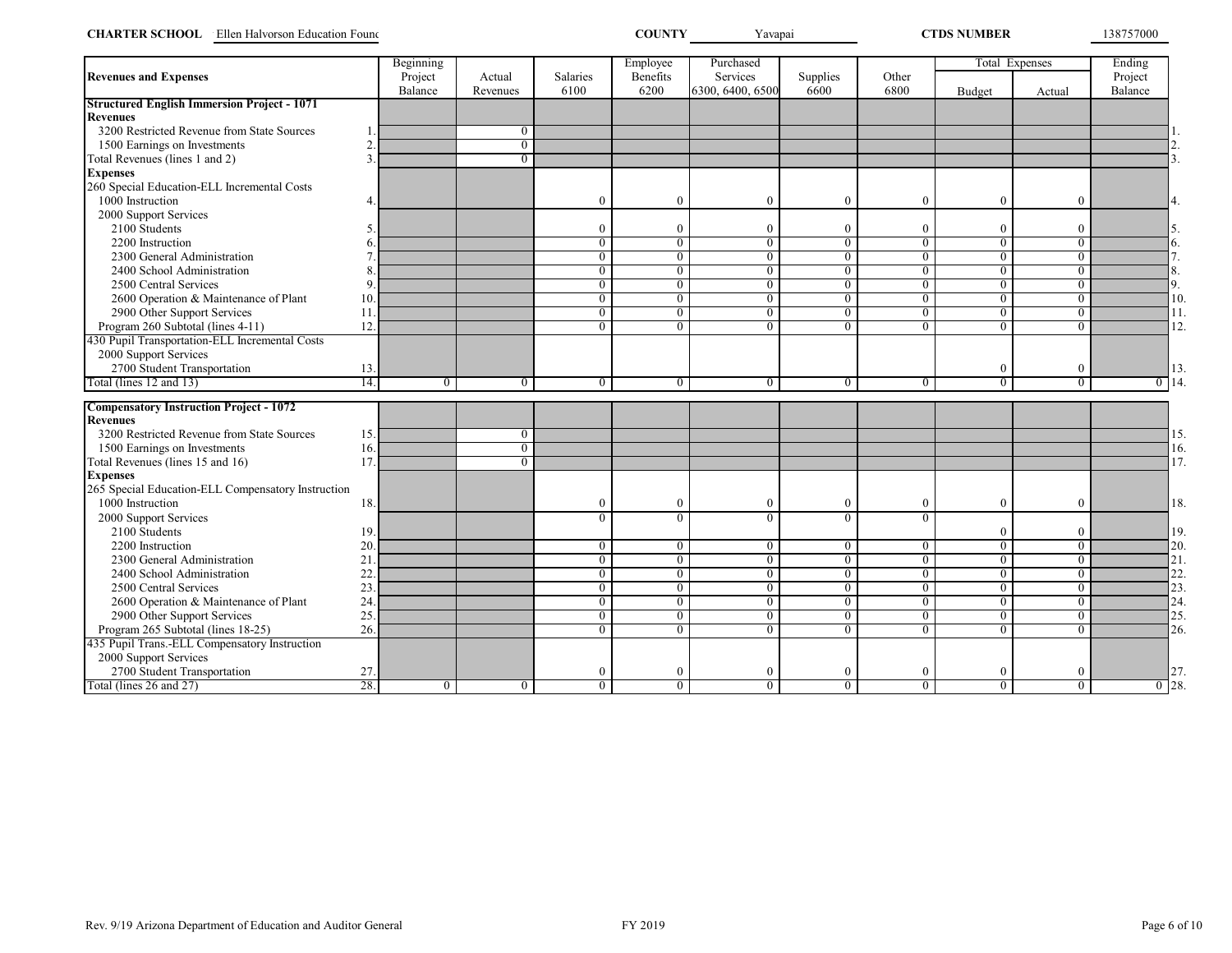**CHARTER SCHOOL** Ary Ellen Halvorson Education Foundatio **COUNTY** Yavapai **COUNTY** Yavapai **COUNTY** Yavapai **COUNTY** Yavapai **COUNTY** Yavapai **COUNTY** Yavapai **COUNTY** Yavapai **COUNTY** Yavapai **COUNTY** Yavapai **COUNTY** Yav

### **SUPPLEMENTARY INFORMATION**

|    |                                                                     | July 1, 2018 |    | June 30, 2019 |               |    |                                                                                   |                                                                   |                      |               |               |                |
|----|---------------------------------------------------------------------|--------------|----|---------------|---------------|----|-----------------------------------------------------------------------------------|-------------------------------------------------------------------|----------------------|---------------|---------------|----------------|
|    | A. CASH BALANCE                                                     | 1,256,153    | -S | 2,219,098     |               |    | 1. Number of Full-Time Equivalent Certified Teachers                              |                                                                   |                      |               |               |                |
|    |                                                                     |              |    |               |               |    | 2. Number of Full-Time Equivalent Noncertified Teachers                           |                                                                   |                      |               |               | 6              |
| В. | <b>AUDIT SERVICES</b>                                               |              |    | <b>BUDGET</b> | <b>ACTUAL</b> |    | 3. Number of Full-Time Equivalent Contract Teachers                               |                                                                   |                      |               |               | $\overline{0}$ |
|    | 1. Non-federal                                                      |              |    | 10,000        | 9,833         |    | 4. Number of Schools                                                              |                                                                   |                      |               |               |                |
|    | 2. Federal                                                          |              |    | $\Omega$      | $\Omega$      |    | 5. Actual Days in Session                                                         |                                                                   |                      |               |               | 146            |
|    | Total (lines 1 and 2)                                               |              |    | 10,000        | 9,833         |    | 6. Tuition Expense (except payments to other Arizona schools or districts)        |                                                                   |                      |               |               | $\overline{0}$ |
|    |                                                                     |              |    |               |               |    | 7. Tuition Expense (paid to other Arizona schools or districts)                   |                                                                   |                      |               |               | 9,880          |
| C. | <b>CAPITAL ACQUISITIONS</b>                                         |              |    | <b>BUDGET</b> | <b>ACTUAL</b> |    | 8. Textbooks (Function 1000, Object Code 6642)                                    |                                                                   |                      |               |               | 12,002         |
|    | 1. 0191 Land and Land Improvements                                  |              |    | $\Omega$      |               |    |                                                                                   |                                                                   |                      |               |               |                |
|    | 2. 0192 Site Improvements                                           |              |    | $\mathbf{0}$  |               |    |                                                                                   |                                                                   |                      |               |               |                |
|    | 3. 0194 Buildings and Building Improvements                         |              |    | $\Omega$      | $\Omega$      |    |                                                                                   | Certified                                                         | Noncertified         | Certified     | Noncertified  | Contract       |
|    | 4. 0196 Equipment                                                   |              |    | $\Omega$      | $\mathbf{0}$  | G. | <b>TEACHER SALARIES</b>                                                           | Teachers                                                          | Teachers             | Substitutes   | Substitutes   | Teachers       |
|    | 5. 0198 Construction in Progress                                    |              |    | $\Omega$      | $\Omega$      |    | (Function 1000)                                                                   | (Object 6112)                                                     | (Object $6152$ )     | (Object 6113) | (Object 6153) | (Object 6325)  |
|    | Total Capital Acquisitions (lines 1-5)                              |              |    | $\Omega$      |               |    | 1. Regular Education                                                              | 526,650                                                           | 401,472              | 9,738         | 4,150         | $\overline{0}$ |
|    |                                                                     |              |    |               |               |    | 2. Special Education                                                              | $\Omega$                                                          | $\mathbf{0}$         | $\mathbf{0}$  | $\mathbf{0}$  | $\mathbf{0}$   |
|    | D. INVESTMENT IN CAPITAL ASSETS AS OF JUNE 30, 2019                 |              |    |               |               |    | 3. Vocational Education                                                           | $\Omega$                                                          | $\mathbf{0}$         | $\mathbf{0}$  | $\Omega$      | $\mathbf{0}$   |
|    | 1. 0191 Land and Land Improvements                                  |              |    |               |               |    | 4. Other Programs                                                                 | $\mathbf{0}$                                                      | $\mathbf{0}$         | $\mathbf{0}$  | $\Omega$      | $\mathbf{0}$   |
|    | 2. 0192 Site Improvements                                           |              |    | $\Omega$      |               |    | 5. Cocurr. Act., Athletics, &                                                     |                                                                   | $\Omega$<br>$\Omega$ | 0             | $\Omega$      | $\mathbf{0}$   |
|    | 3. 0194 Buildings and Building Improvements                         |              |    | $\theta$      |               |    | Other (Program 600)                                                               |                                                                   |                      |               |               |                |
|    | 4. 0196 Equipment                                                   |              |    | 32,148        |               |    |                                                                                   |                                                                   |                      |               |               |                |
|    | 5. 0198 Construction in Progress                                    |              |    | $\Omega$      |               |    |                                                                                   |                                                                   |                      |               |               |                |
|    | $6.$ Total (lines 1-5)                                              |              |    | 32,148        |               |    | H. AVERAGE TEACHER SALARY (A.R.S. §15-189.05, as added by Laws 2018, Ch. 285, §3) |                                                                   |                      |               |               |                |
|    |                                                                     |              |    |               |               |    |                                                                                   | Check box if the Charter was new and began operations in FY 2019. |                      |               |               |                |
| Е. | <b>CURRENT EXPENSES BY CATEGORY</b>                                 |              |    |               |               |    | 1. Average salary of all teachers employed in FY 2019                             |                                                                   |                      |               |               | 48,849         |
|    | 1. Classroom Instruction excluding Classroom Supplies               |              |    |               | 1,387,190     |    | 2. Average salary of all teachers employed in FY 2018                             |                                                                   |                      |               |               | 46,393         |
|    | 2. Classroom Supplies                                               |              |    |               | 60,402        |    | 3. Increase in average teacher salary from FY 2018                                |                                                                   |                      |               |               | 2,456          |
|    | 3. Administration                                                   |              |    |               | 191,993       |    | 4. Percentage increase                                                            |                                                                   |                      |               |               | 5.3%           |
|    | 4. Support Services - Students                                      |              |    |               | 4,054         |    |                                                                                   |                                                                   |                      |               |               |                |
|    | 5. All Other Support Services and Operations                        |              |    |               | 4,627         |    |                                                                                   |                                                                   |                      |               |               |                |
|    | Total (lines 1-5)<br>6.                                             |              |    |               | 1,648,266     |    | Comments on Average Salary Calculation (Optional):                                |                                                                   |                      |               |               |                |
|    | 7. Current expenses from federal projects, excluding those projects |              |    |               |               |    |                                                                                   |                                                                   |                      |               |               |                |
|    | intended to replace local tax revenues (e.g., Impact Aid Projects)  |              |    |               |               |    |                                                                                   |                                                                   |                      |               |               |                |
|    |                                                                     |              |    |               | $\bf{0}$      |    |                                                                                   |                                                                   |                      |               |               |                |
|    | 8. Current expenses from State and local projects, including those  |              |    |               |               |    |                                                                                   |                                                                   |                      |               |               |                |
|    | projects intended to replace local tax revenues (e.g., Impact Aid   |              |    |               |               |    |                                                                                   |                                                                   |                      |               |               |                |
|    | Projects)                                                           |              |    | S             | 1,648,266     |    |                                                                                   |                                                                   |                      |               |               |                |

| 1. Number of Full-Time Equivalent Certified Teachers                       |        |
|----------------------------------------------------------------------------|--------|
| 2. Number of Full-Time Equivalent Noncertified Teachers                    |        |
| 3. Number of Full-Time Equivalent Contract Teachers                        |        |
| 4. Number of Schools                                                       |        |
| 5. Actual Days in Session                                                  | 146    |
| 6. Tuition Expense (except payments to other Arizona schools or districts) |        |
| 7. Tuition Expense (paid to other Arizona schools or districts)            | 9.880  |
| 8. Textbooks (Function 1000, Object Code 6642)                             | 12.002 |

|                               | Certified        | Noncertified  | Certified     | Noncertified  | Contract      |
|-------------------------------|------------------|---------------|---------------|---------------|---------------|
| <b>TEACHER SALARIES</b>       | Teachers         | Teachers      | Substitutes   | Substitutes   | Teachers      |
| (Function 1000)               | (Object $6112$ ) | (Object 6152) | (Object 6113) | (Object 6153) | (Object 6325) |
| 1. Regular Education          | 526,650          | 401.472       | 9.738         | 4.150         |               |
| 2. Special Education          |                  |               |               |               |               |
| 3. Vocational Education       |                  |               |               |               |               |
| 4. Other Programs             |                  |               |               |               |               |
| 5. Cocurr. Act., Athletics, & |                  |               |               |               |               |
| Other (Program 600)           |                  |               |               |               |               |

# $LARY$  (A.R.S. §15-189.05, as added by Laws 2018, Ch. 285, §3)

| Check box if the Charter was new and began operations in FY 2019. |        |
|-------------------------------------------------------------------|--------|
| 1. Average salary of all teachers employed in FY 2019             | 48.849 |
| 2. Average salary of all teachers employed in FY 2018             | 46.393 |
| 3. Increase in average teacher salary from FY 2018                | 2.456  |
| 4. Percentage increase                                            | 5.3%   |
|                                                                   |        |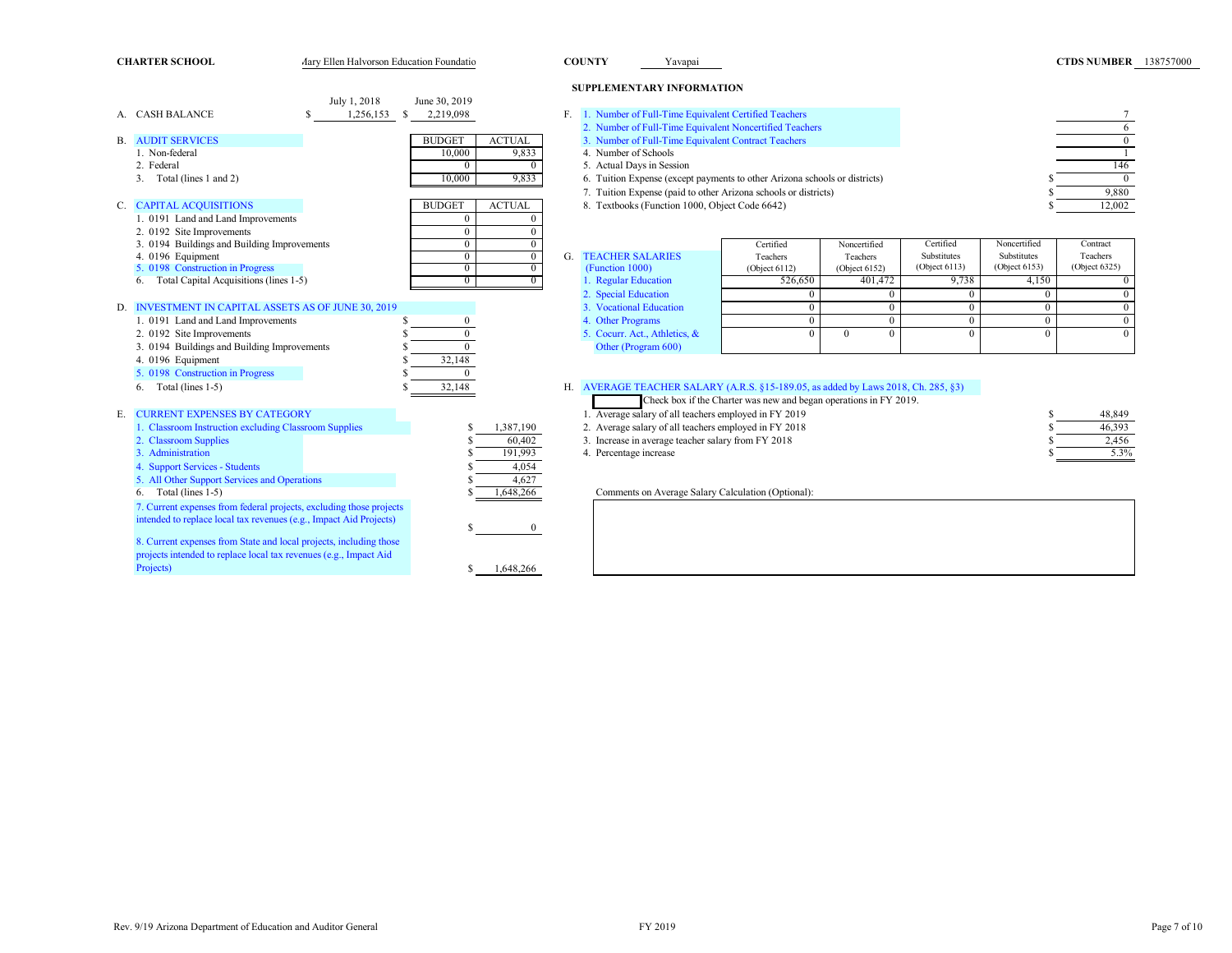# CHARTER SCHOOL ary Ellen Halvorson Education Foundation **COUNTY** Yavapai **COUNTY** Yavapai **COUNTY** Yavapai **COUNTY** Yavapai **COUNTY** Yavapai **COUNTY** Yavapai **COUNTY** Yavapai **COUNTY** Yavapai **COUNTY** Yavapai **COUNTY** Yava

## **SUPPLEMENTARY INFORMATION (Cont'd)**

### A. ENROLLMENT OF GIFTED PUPILS BY GRADE

|                                         | PROGRAM       | PROGRAM       |
|-----------------------------------------|---------------|---------------|
|                                         | 200           | 200           |
|                                         | <b>BUDGET</b> | <b>ACTUAL</b> |
| 1. Total All Disability Classifications | 82,447        | 85,943        |
| 2. Gifted Education                     |               |               |
| 3. ELL Incremental Costs                |               |               |
| 4. ELL Compensatory Instruction         |               | 14.           |
| 5. Remedial Education                   |               | 15.           |
| 6. Vocational and Technical Education   |               | 6.            |
| 7. Career Education                     |               |               |
| 8. Total (lines $1-7$ )                 |               | 8.            |
|                                         |               |               |

9. 9. Expenses incurred for transportating students with disabilities (as defined in A.R.S. §15-761) unique to the IEP

|                                          |          |              |          |          |          |            | <b>GRADE</b>                                 |  |          |          |   |              |               |                 |  |
|------------------------------------------|----------|--------------|----------|----------|----------|------------|----------------------------------------------|--|----------|----------|---|--------------|---------------|-----------------|--|
| Areas of Identification                  |          |              |          |          |          |            |                                              |  | 10       |          | ∠ | <b>TOTAL</b> |               |                 |  |
| 1. Quantitative Reasoning                |          | $\theta$     | $\theta$ | $\Omega$ | 0        | $^{\circ}$ |                                              |  | $_{0}$   |          |   | 011.         |               |                 |  |
| 2. Verbal Reasoning                      | $\Omega$ | $\Omega$     | $\theta$ | $\Omega$ | $\Omega$ | $\Omega$   |                                              |  | $\Omega$ | $\theta$ |   | $0\,12.$     |               |                 |  |
| 3. Non-Verbal Reasoning                  | 0        | $\mathbf{0}$ | $^{(1)}$ | $\Omega$ | 0        | 0.         |                                              |  | $\theta$ |          |   | $0\,$   3.   |               |                 |  |
| 4. Total Duplicated Enrollment           |          |              |          |          |          |            |                                              |  |          |          |   |              |               |                 |  |
| $(lines 1-3)$                            |          | $\Omega$     | $\Omega$ | $\Omega$ |          |            |                                              |  |          |          |   | $0\,14.$     |               |                 |  |
|                                          |          |              |          |          |          |            |                                              |  |          |          |   |              |               |                 |  |
| <b>B. EXPENSES FOR GIFTED PUPILS</b>     |          |              |          |          |          |            | <b>C. SPECIAL EDUCATION PROGRAMS BY TYPE</b> |  |          |          |   |              |               |                 |  |
| (ELEMENTARY & SECONDARY)                 |          |              |          |          |          |            |                                              |  |          |          |   |              |               | PROGRAM PROGRAM |  |
|                                          |          |              |          |          |          |            |                                              |  |          |          |   |              | 200           | 200             |  |
|                                          |          |              |          |          |          |            |                                              |  |          |          |   |              | <b>BUDGET</b> | <b>ACTUAL</b>   |  |
| Actual Expenses for all Gifted Programs: |          |              |          |          |          |            | 1. Total All Disability Classifications      |  |          |          |   |              | 82,447        | 85,943          |  |
| $K-8$                                    |          |              |          |          |          |            | 2. Gifted Education                          |  |          |          |   |              |               |                 |  |
| $9-12$                                   |          |              |          |          |          |            | 3. ELL Incremental Costs                     |  |          |          |   |              |               | $\Omega$        |  |
| Total                                    |          |              |          |          |          |            | 4. ELL Compensatory Instruction              |  |          |          |   |              |               |                 |  |